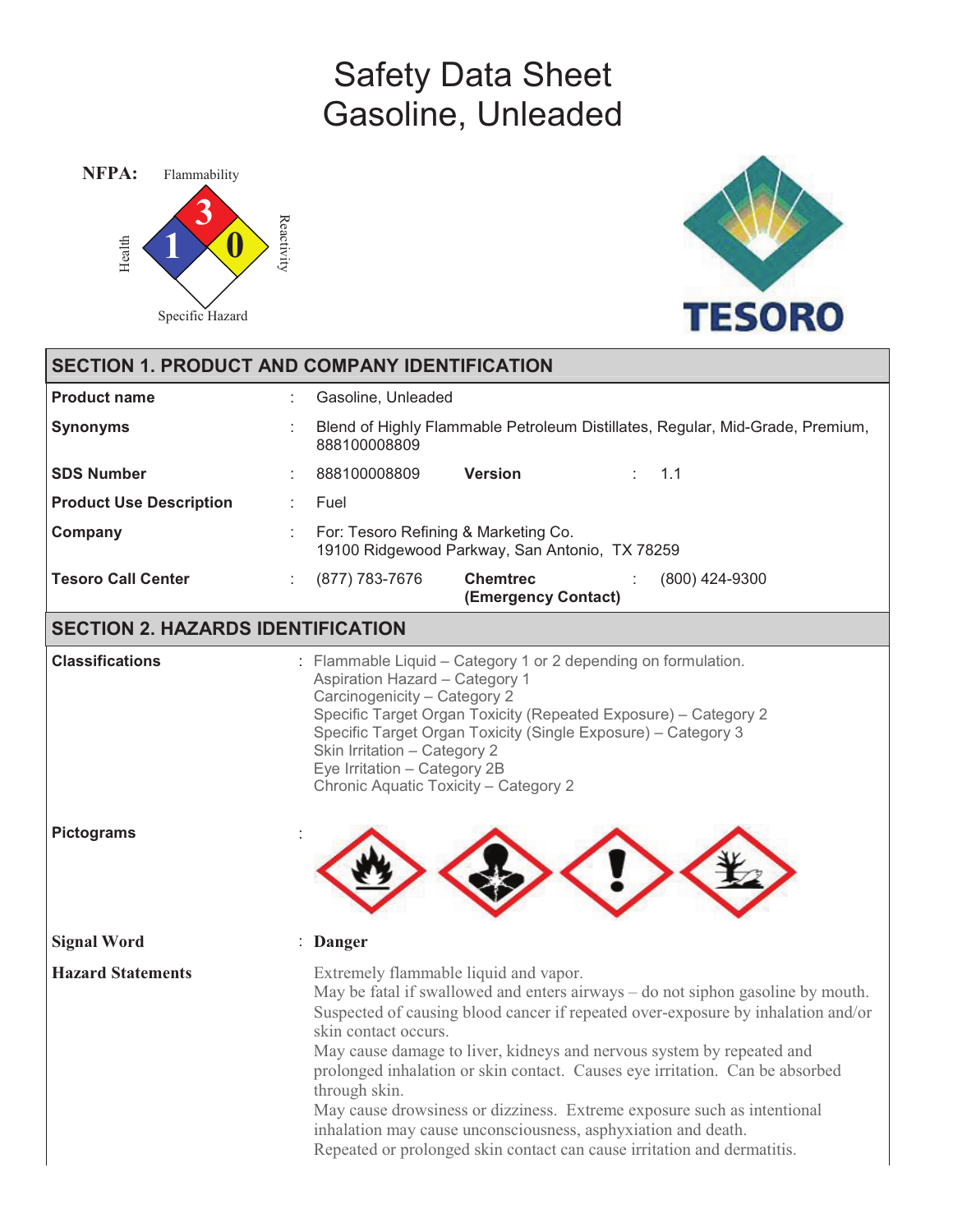## **SAFETY DATA SHEET GASOLINE, UNLEADED** Page 2 of 14

|                                 | Harmful to aquatic life.                                                                                                                                                                                                                                                                                                                                                                                                                                                                                                                                                                                                                                                                                                                                                                                       |
|---------------------------------|----------------------------------------------------------------------------------------------------------------------------------------------------------------------------------------------------------------------------------------------------------------------------------------------------------------------------------------------------------------------------------------------------------------------------------------------------------------------------------------------------------------------------------------------------------------------------------------------------------------------------------------------------------------------------------------------------------------------------------------------------------------------------------------------------------------|
| <b>Precautionary statements</b> |                                                                                                                                                                                                                                                                                                                                                                                                                                                                                                                                                                                                                                                                                                                                                                                                                |
| <b>Prevention</b>               | : Obtain special instructions before use.<br>Do not handle until all safety precautions have been read and understood.<br>Keep away from heat, sparks, open flames, welding and hot surfaces.<br>No smoking.<br>Keep container tightly closed.<br>Ground and/or bond container and receiving equipment.<br>Use explosion-proof electrical equipment.<br>Use only non-sparking tools (if tools are used in flammable atmosphere).<br>Take precautionary measures against static discharge.<br>Wear gloves, eye protection and face protection (as needed to prevent skin<br>and eye contact with liquid).<br>Wash hands or liquid-contacted skin thoroughly after handling.<br>Do not eat, drink or smoke when using this product.<br>Do not breathe vapors.<br>Use only outdoors or in a well-ventilated area. |
| <b>Response</b>                 | : In case of fire: Use dry chemical, CO2, water spray or fire fighting foam to<br>extinguish.<br>If swallowed: Immediately call a poison center, doctor, hospital emergency<br>room, medical clinic or 911. Do NOT induce vomiting. Rinse mouth.<br>If on skin (or hair): Take off immediately all contaminated clothing. Rinse<br>skin with water/shower.<br>If in eye: Rinse cautiously with water for several minutes. Remove contact lenses,<br>if present and easy to do. Continue rinsing.<br>If skin or eye irritation persists, get medical attention.<br>If inhaled: Remove person to fresh air and keep comfortable for breathing.<br>Get medical attention if you feel unwell.                                                                                                                      |
| <b>Storage</b>                  | : Store in a well ventilated place. Keep cool. Store locked up. Keep container<br>tightly closed. Use only approved containers. Some containers not approved for<br>gasoline may dissolve and release flammable gasoline liquid and vapors.                                                                                                                                                                                                                                                                                                                                                                                                                                                                                                                                                                    |
| <b>Disposal</b>                 | Dispose of contents/containers to approved disposal site in accordance with<br>local, regional, national, and/or international regulations.                                                                                                                                                                                                                                                                                                                                                                                                                                                                                                                                                                                                                                                                    |

## **SECTION 3. COMPOSITION/INFORMATION ON INGREDIENTS**

| Component                                    | CAS-No.    | Weight %   |
|----------------------------------------------|------------|------------|
| Gasoline, natural; Low boiling point naphtha | 8006-61-9  | $10 - 30%$ |
| <b>Toluene</b>                               | 108-88-3   | $10 - 30%$ |
| Xylene                                       | 1330-20-7  | $10 - 30%$ |
| Ethanol; ethyl alcohol                       | 64-17-5    | $0 - 8.2%$ |
| Trimethylbenzene                             | 25551-13-7 | $1 - 5%$   |
| Isopentane; 2-methylbutane                   | 78-78-4    | $1 - 5%$   |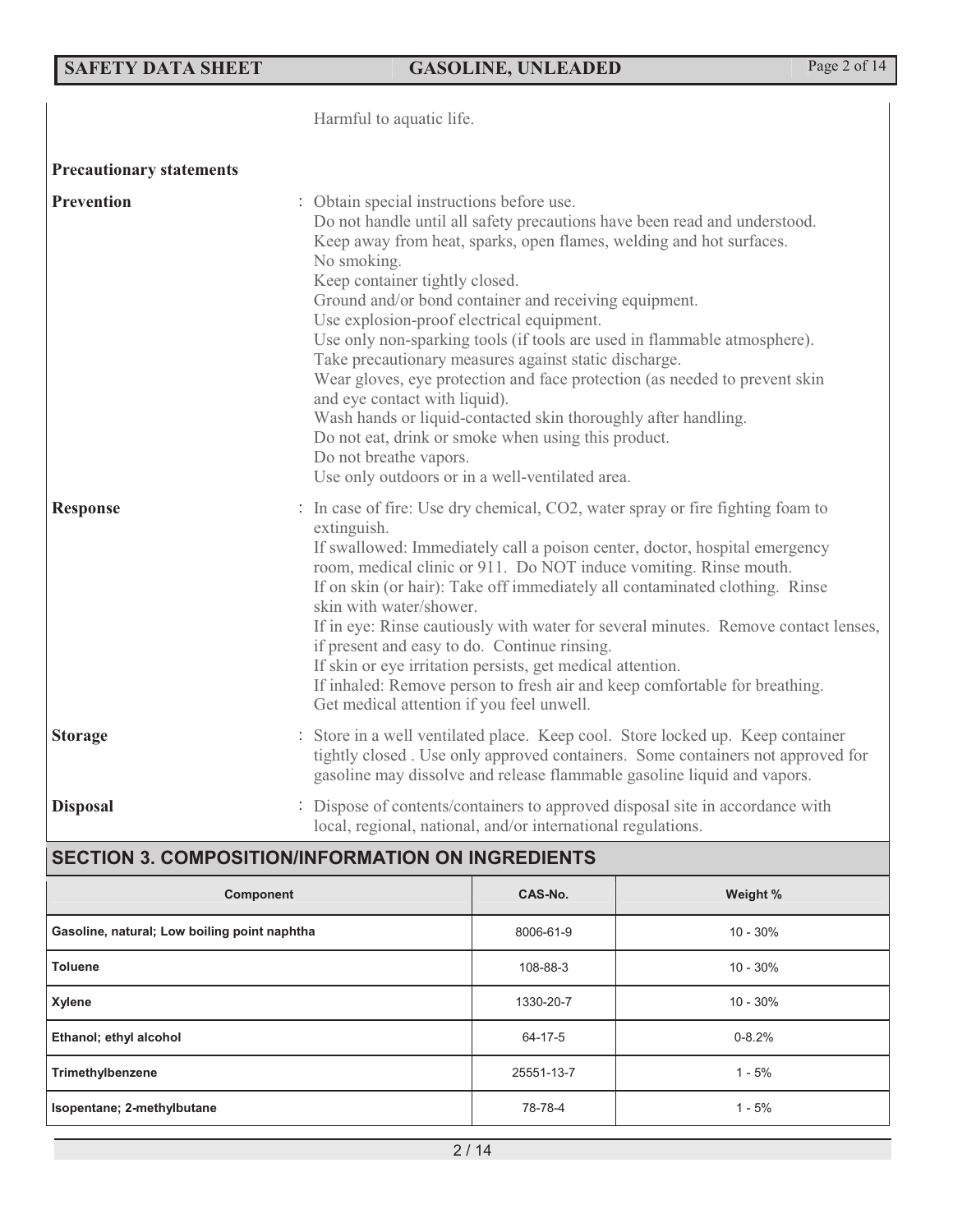| Naphthalene                  | $91 - 20 - 3$ | $1 - 5%$       |
|------------------------------|---------------|----------------|
| <b>Benzene</b>               | 71-43-2       | Less than 1.3% |
| Pentane                      | 109-66-0      | $1 - 5%$       |
| Cyclohexane                  | 110-82-7      | $1 - 5%$       |
| Ethylbenzene                 | 100-41-4      | $1 - 5%$       |
| <b>Butane</b>                | 106-97-8      | $1 - 20%$      |
| <b>Heptane [and isomers]</b> | 142-82-5      | $0.5 - 0.75%$  |
| N-hexane                     | 110-54-3      | $0.5 - 0.75%$  |

| <b>SECTION 4. FIRST AID MEASURES</b> |  |                                                                                                                                                                                                                                                                                                                                                        |  |  |
|--------------------------------------|--|--------------------------------------------------------------------------------------------------------------------------------------------------------------------------------------------------------------------------------------------------------------------------------------------------------------------------------------------------------|--|--|
| <b>Inhalation</b>                    |  | If inhaled, remove to fresh air. If not breathing, give artificial respiration. If<br>breathing is difficult, give oxygen. Seek medical attention immediately.                                                                                                                                                                                         |  |  |
| <b>Skin contact</b>                  |  | In case of contact, immediately flush skin with plenty of water. Take off<br>contaminated clothing and shoes immediately. Wash contaminated clothing<br>before re-use. Contaminated leather, particularly footwear, must be discarded.<br>Note that contaminated clothing may be a fire hazard. Seek medical advice if<br>symptoms persist or develop. |  |  |
| Eye contact                          |  | Remove contact lenses. Rinse immediately with plenty of water, also under the<br>eyelids, for at least 15 minutes. Seek medical advice if symptoms persist or<br>develop.                                                                                                                                                                              |  |  |
| Ingestion                            |  | Do NOT induce vomiting. Never give anything by mouth to an unconscious<br>person. Obtain medical attention.                                                                                                                                                                                                                                            |  |  |
| Notes to physician                   |  | : Symptoms: Dizziness, Discomfort, Headache, Nausea, Kidney disorders, Liver<br>disorders. Aspiration may cause pulmonary edema and pneumonitis. Swallowing<br>gasoline is more likely to be fatal for small children than adults, even if aspiration<br>does not occur.                                                                               |  |  |

## **SECTION 5. FIRE-FIGHTING MEASURES**

| Suitable extinguishing media                      | ÷. | SMALL FIRES: Any extinguisher suitable for Class B fires, dry chemical, CO2,<br>water spray or fire fighting foam. LARGE FIRES: Water spray, fog or fire fighting<br>foam. Water may be ineffective for fighting the fire, but may be used to cool fire-<br>exposed containers. Keep containers and surroundings cool with water spray. |
|---------------------------------------------------|----|-----------------------------------------------------------------------------------------------------------------------------------------------------------------------------------------------------------------------------------------------------------------------------------------------------------------------------------------|
| Specific hazards during fire<br>fighting          | ÷  | Extremely flammable liquid and vapor. This material is combustible/flammable and<br>is sensitive to fire, heat, and static discharge.                                                                                                                                                                                                   |
| Special protective equipment<br>for fire-fighters |    | Firefighting activities that may result in potential exposure to high heat, smoke or<br>toxic by-products of combustion should require NIOSH/MSHA- approved pressure-<br>demand self-contained breathing apparatus with full facepiece and full protective<br>clothing.                                                                 |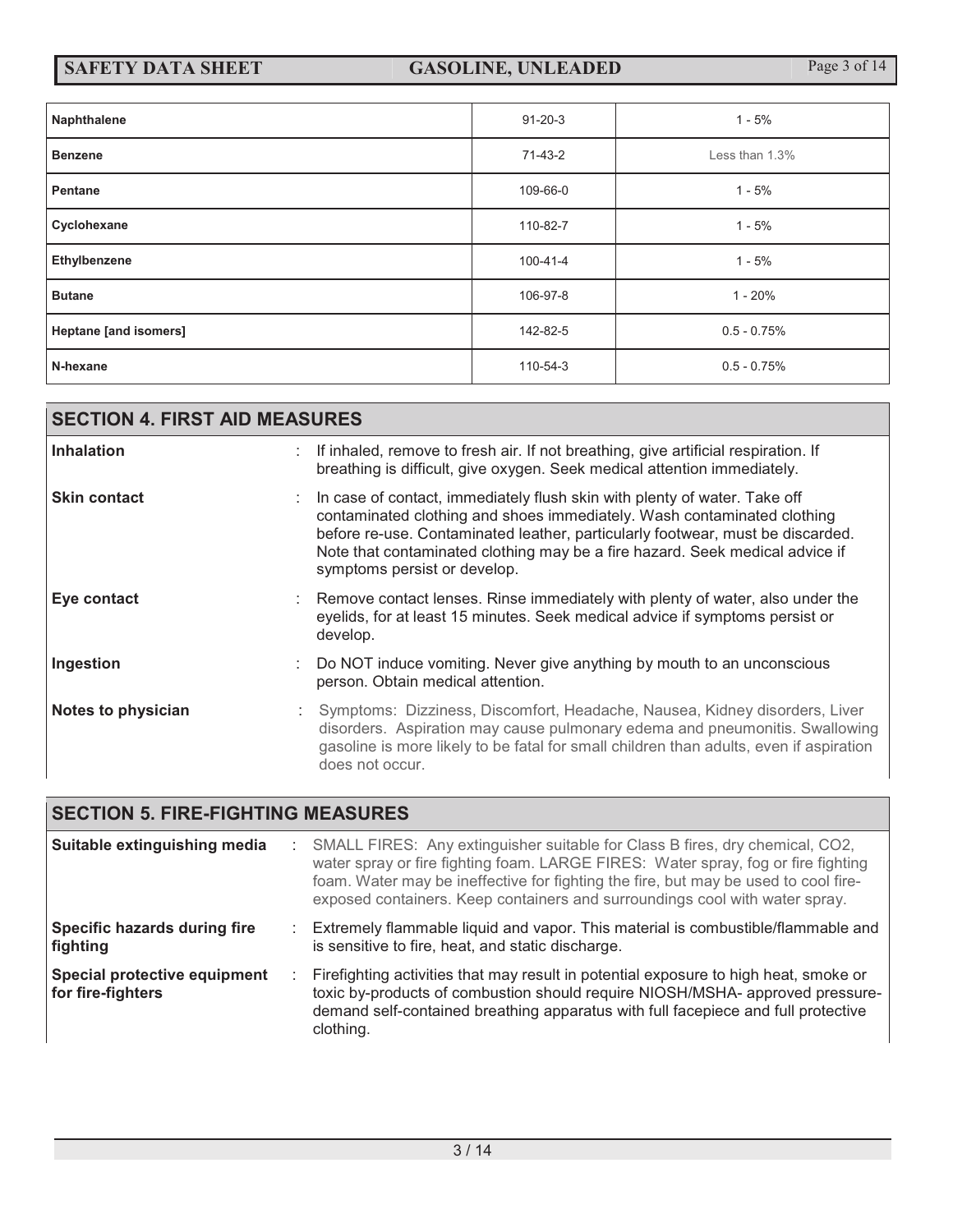| <b>Further information</b> | Isolate area around container involved in fire. Cool tanks, shells, and containers<br>exposed to fire and excessive heat with water. For massive fires the use of<br>unmanned hose holders or monitor nozzles may be advantageous to further<br>minimize personnel exposure. Major fires may require withdrawal, allowing the<br>tank to burn. Large storage tank fires typically require specially trained personnel<br>and equipment to extinguish the fire, often including the need for properly applied<br>fire fighting foam. Exposure to decomposition products may be a hazard to health.<br>Use extinguishing measures that are appropriate to local circumstances and the<br>surrounding environment. Use water spray to cool unopened containers. Fire<br>residues and contaminated fire extinguishing water must be disposed of in<br>accordance with local regulations. |
|----------------------------|--------------------------------------------------------------------------------------------------------------------------------------------------------------------------------------------------------------------------------------------------------------------------------------------------------------------------------------------------------------------------------------------------------------------------------------------------------------------------------------------------------------------------------------------------------------------------------------------------------------------------------------------------------------------------------------------------------------------------------------------------------------------------------------------------------------------------------------------------------------------------------------|
|----------------------------|--------------------------------------------------------------------------------------------------------------------------------------------------------------------------------------------------------------------------------------------------------------------------------------------------------------------------------------------------------------------------------------------------------------------------------------------------------------------------------------------------------------------------------------------------------------------------------------------------------------------------------------------------------------------------------------------------------------------------------------------------------------------------------------------------------------------------------------------------------------------------------------|

## **SECTION 6. ACCIDENTAL RELEASE MEASURES**

| <b>Personal precautions</b>                                        | Evacuate personnel to safe areas. Ventilate the area. Remove all sources of<br>ignition. Response and clean-up crews must be properly trained and must utilize<br>proper protective equipment (see Section 8).                                                                                                                                                                                                                                                                                                                                                                                                                                                                                                                                                                                                                                                                                                                                                                                                                                                                                                                                                                                                                               |  |  |  |
|--------------------------------------------------------------------|----------------------------------------------------------------------------------------------------------------------------------------------------------------------------------------------------------------------------------------------------------------------------------------------------------------------------------------------------------------------------------------------------------------------------------------------------------------------------------------------------------------------------------------------------------------------------------------------------------------------------------------------------------------------------------------------------------------------------------------------------------------------------------------------------------------------------------------------------------------------------------------------------------------------------------------------------------------------------------------------------------------------------------------------------------------------------------------------------------------------------------------------------------------------------------------------------------------------------------------------|--|--|--|
| <b>Environmental precautions</b>                                   | Discharge into the environment must be avoided. If the product contaminates<br>rivers and lakes or drains inform respective authorities.                                                                                                                                                                                                                                                                                                                                                                                                                                                                                                                                                                                                                                                                                                                                                                                                                                                                                                                                                                                                                                                                                                     |  |  |  |
| <b>Methods for cleaning up</b>                                     | Contain and collect spillage with non-combustible absorbent material, (e.g. sand,<br>earth, diatomaceous earth, vermiculite) and place in container for disposal<br>according to local / national regulations.                                                                                                                                                                                                                                                                                                                                                                                                                                                                                                                                                                                                                                                                                                                                                                                                                                                                                                                                                                                                                               |  |  |  |
| <b>SECTION 7. HANDLING AND STORAGE</b>                             |                                                                                                                                                                                                                                                                                                                                                                                                                                                                                                                                                                                                                                                                                                                                                                                                                                                                                                                                                                                                                                                                                                                                                                                                                                              |  |  |  |
| <b>Precautions for safe handling</b>                               | Keep away from fire, sparks and heated surfaces. No smoking near areas where<br>material is stored or handled. The product should only be stored and handled in<br>areas with intrinsically safe electrical classification.                                                                                                                                                                                                                                                                                                                                                                                                                                                                                                                                                                                                                                                                                                                                                                                                                                                                                                                                                                                                                  |  |  |  |
|                                                                    | Hydrocarbon liquids including this product can act as a non-conductive flammable<br>liquid (or static accumulators), and may form ignitable vapor-air mixtures in storage<br>tanks or other containers. Precautions to prevent static-initated fire or explosion<br>during transfer, storage or handling, include but are not limited to these examples:<br>(1) Ground and bond containers during product transfers. Grounding and<br>bonding may not be adequate protection to prevent ignition or explosion of<br>hydrocarbon liquids and vapors that are static accumulators.<br>(2) Special slow load procedures for "switch loading" must be followed to<br>avoid the static ignition hazard that can exist when higher flash point<br>material (such as fuel oil or diesel) is loaded into tanks previously<br>containing low flash point products (such gasoline or naphtha).<br>(3) Storage tank level floats must be effectively bonded.<br>For more information on precautions to prevent static-initated fire or explosion, see<br>NFPA 77, Recommended Practice on Static Electricity (2007), and API<br>Recommended Practice 2003, Protection Against Ignitions Arising Out of Static,<br>Lightning, and Stray Currents (2008). |  |  |  |
| <b>Conditions for safe storage,</b><br>including incompatibilities | Keep away from flame, sparks, excessive temperatures and open flame. Use<br>approved containers. Keep containers closed and clearly labeled. Empty or<br>partially full product containers or vessels may contain explosive vapors. Do not<br>pressurize, cut, heat, weld or expose containers to sources of ignition. Store in a<br>well-ventilated area. The storage area should comply with NFPA 30 "Flammable<br>and Combustible Liquid Code". The cleaning of tanks previously containing this<br>product should follow API Recommended Practice (RP) 2013 "Cleaning Mobile<br>Tanks In Flammable and Combustible Liquid Service" and API RP 2015 "Cleaning<br>Petroleum Storage Tanks".                                                                                                                                                                                                                                                                                                                                                                                                                                                                                                                                                |  |  |  |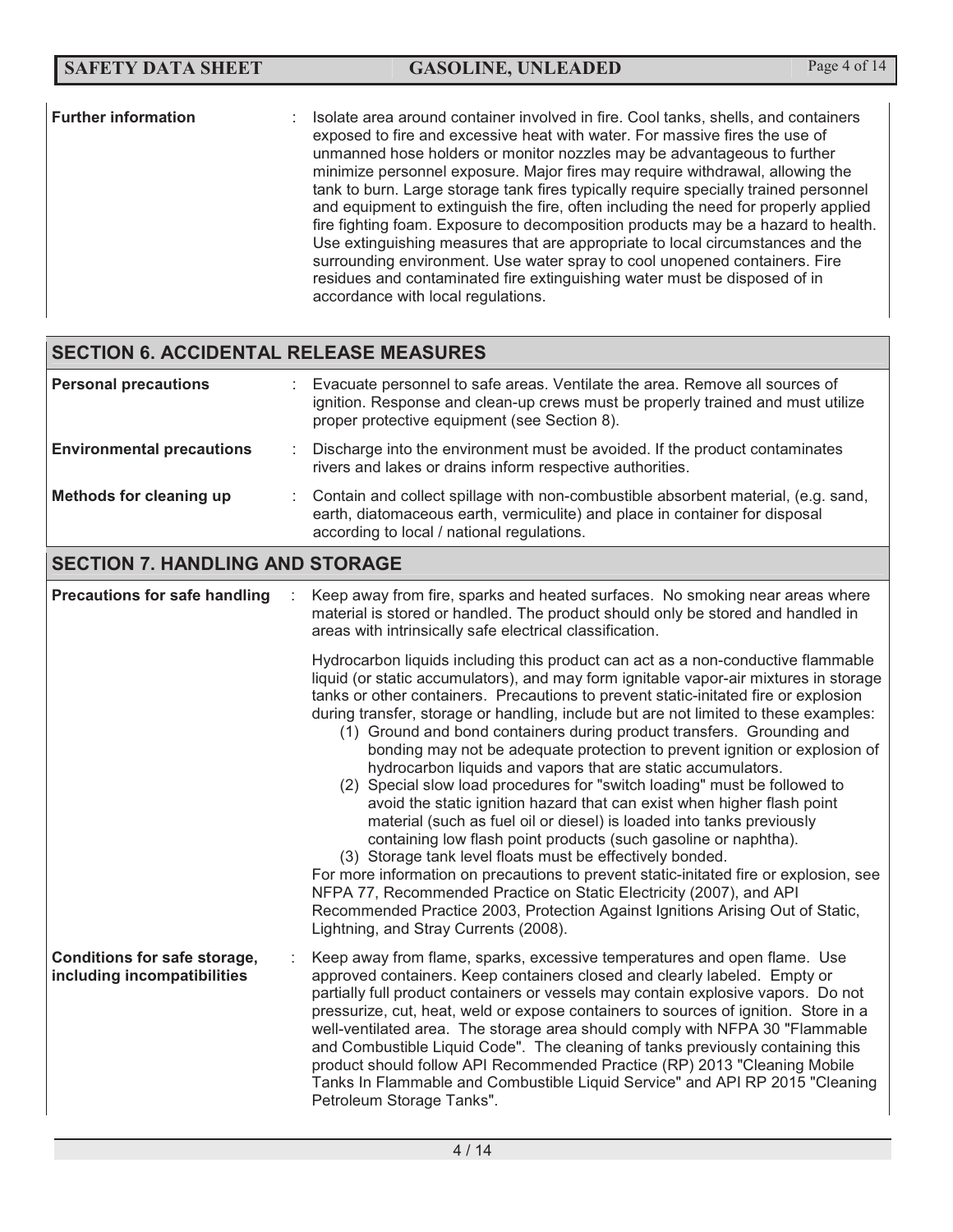Reports suggest that government-mandated ethanol, if present, may not be compatible with fiberglass gasoline tanks. Ethanol may dissolve fiberglass resin, causing engine damage and possibly allow leakage of explosive gasoline.

Keep away from food, drink and animal feed. Incompatible with oxidizing agents. Incompatible with acids.

 No decomposition if stored and applied as directed. Emergency eye wash capability should be available in the near proximity to operations presenting a potential splash exposure. Store only in containers approved and labeled for gasoline.

## **SECTION 8. EXPOSURE CONTROLS / PERSONAL PROTECTION**

#### **Exposure Guidelines**

| List         | <b>Components</b>          | CAS-No.        | Type:       | Value                    |
|--------------|----------------------------|----------------|-------------|--------------------------|
| <b>OSHA</b>  | Benzene                    | $71-43-2$      | <b>TWA</b>  | 1 ppm                    |
|              |                            | $71-43-2$      | <b>STEL</b> | 5 ppm                    |
|              |                            | $71-43-2$      | OSHA_ACT    | $0.5$ ppm                |
| OSHAZ1       | Xylene                     | 1330-20-7      | PEL         | 100 ppm<br>435 mg/m3     |
|              | Ethanol; Ethyl alcohol     | 64-17-5        | PEL         | 1,000 ppm<br>1,900 mg/m3 |
|              | Naphthalene                | $91 - 20 - 3$  | PEL         | 10 ppm<br>50 mg/m3       |
|              | Cyclohexane                | 110-82-7       | PEL         | 300 ppm<br>1,050 mg/m3   |
|              | Ethylbenzene               | $100 - 41 - 4$ | PEL         | 435 mg/m3<br>100 ppm     |
|              | Heptane [and isomers]      | 142-82-5       | PEL         | 2,000 mg/m3<br>500 ppm   |
|              | N-hexane                   | 110-54-3       | PEL         | 1,800 mg/m3<br>500 ppm   |
| <b>ACGIH</b> | Toluene                    | 108-88-3       | <b>TWA</b>  | 50 ppm                   |
|              | Xylene                     | 1330-20-7      | <b>TWA</b>  | 100 ppm                  |
|              |                            | 1330-20-7      | <b>STEL</b> | 150 ppm                  |
|              | Ethanol; Ethyl alcohol     | 64-17-5        | <b>TWA</b>  | 1,000 ppm                |
|              | Trimethylbenzene           | 25551-13-7     | <b>TWA</b>  | 25 ppm                   |
|              | Isopentane; 2-Methylbutane | 78-78-4        | <b>TWA</b>  | 600 ppm                  |
|              | Naphthalene                | $91 - 20 - 3$  | <b>TWA</b>  | 10 ppm                   |
|              |                            | $91 - 20 - 3$  | <b>STEL</b> | 15 ppm                   |
|              | Benzene                    | $71-43-2$      | <b>TWA</b>  | $0.5$ ppm                |
|              |                            | $71-43-2$      | <b>STEL</b> | $2.5$ ppm                |
|              | Pentane                    | 109-66-0       | <b>TWA</b>  | 600 ppm                  |
|              | Cyclohexane                | 110-82-7       | <b>TWA</b>  | 100 ppm                  |
|              | Ethylbenzene               | $100 - 41 - 4$ | <b>TWA</b>  | 100 ppm                  |
|              |                            | 100-41-4       | <b>STEL</b> | 125 ppm                  |
|              | Heptane [and isomers]      | 142-82-5       | <b>TWA</b>  | 400 ppm                  |
|              |                            | 142-82-5       | <b>STEL</b> | 500 ppm                  |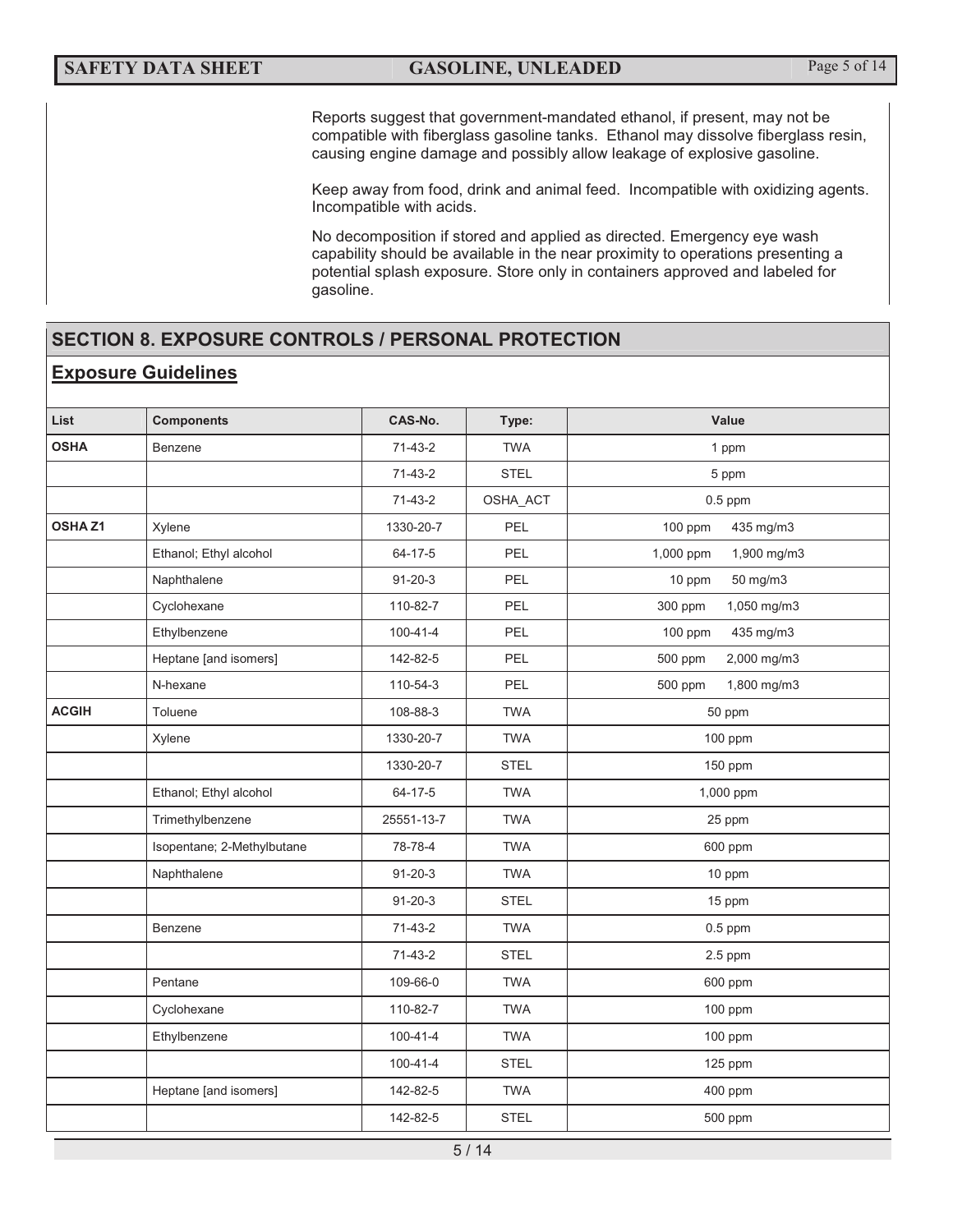**SAFETY DATA SHEET GASOLINE, UNLEADED** Page 6 of 14

|                                 | N-hexane |         | 110-54-3                                | <b>TWA</b> | 50 ppm                                                                                                                                                                                                                                                                                                                                                                                                                                                                                                                                                                                                                                                                                                                                                         |
|---------------------------------|----------|---------|-----------------------------------------|------------|----------------------------------------------------------------------------------------------------------------------------------------------------------------------------------------------------------------------------------------------------------------------------------------------------------------------------------------------------------------------------------------------------------------------------------------------------------------------------------------------------------------------------------------------------------------------------------------------------------------------------------------------------------------------------------------------------------------------------------------------------------------|
| <b>Engineering measures</b>     |          |         | classified areas.                       |            | Use adequate ventilation to keep gas and vapor concentrations of this product<br>below occupational exposure and flammability limits, particularly in confined<br>spaces. Use only intrinsically safe electrical equipment approved for use in                                                                                                                                                                                                                                                                                                                                                                                                                                                                                                                 |
| Eye protection                  |          |         | to the workstation location.            |            | Safety glasses or goggles are recommended where there is a possibility of<br>splashing or spraying. Ensure that eyewash stations and safety showers are close                                                                                                                                                                                                                                                                                                                                                                                                                                                                                                                                                                                                  |
| <b>Hand protection</b>          |          |         | specifications for further information. |            | Gloves constructed of nitrile or neoprene are recommended. Consult manufacturer                                                                                                                                                                                                                                                                                                                                                                                                                                                                                                                                                                                                                                                                                |
| Skin and body protection        |          |         | material is stored or handled.          |            | If needed to prevent skin contact, chemical protective clothing such as of DuPont<br>TyChem®, Saranex or equivalent recommended based on degree of exposure.<br>Flame resistant clothing such as Nomex ® is recommended in areas where                                                                                                                                                                                                                                                                                                                                                                                                                                                                                                                         |
| <b>Respiratory protection</b>   |          |         | may not provide adequate protection.    |            | A NIOSH/ MSHA-approved air-purifying respirator with organic vapor cartridges or<br>canister may be permissible under certain circumstances where airborne<br>concentrations are or may be expected to exceed exposure limits or for odor or<br>irritation. Protection provided by air-purifying respirators is limited. Refer to OSHA<br>29 CFR 1910.134, ANSI Z88.2-1992, NIOSH Respirator Decision Logic, and the<br>manufacturer for additional guidance on respiratory protection selection. Use a<br>NIOSH/ MSHA-approved positive-pressure supplied-air respirator if there is a<br>potential for uncontrolled release, exposure levels are not known, in oxygen-<br>deficient atmospheres, or any other circumstance where an air-purifying respirator |
| <b>Work / Hygiene practices</b> |          | gloves. |                                         |            | Emergency eye wash capability should be available in the near proximity to<br>operations presenting a potential splash exposure. Use good personal hygiene<br>practices. Avoid repeated and/or prolonged skin exposure. Wash hands before<br>eating, drinking, smoking, or using toilet facilities. Do not use as a cleaning solvent<br>on the skin. Do not use solvents or harsh abrasive skin cleaners for washing this<br>product from exposed skin areas. Waterless hand cleaners are effective.<br>Promptly remove contaminated clothing and launder before reuse. Use care when<br>laundering to prevent the formation of flammable vapors which could ignite via<br>washer or dryer. Consider the need to discard contaminated leather shoes and        |

#### 6 / 14 **SECTION 9. PHYSICAL AND CHEMICAL PROPERTIES Appearance** : Clear to straw colored liquid **Odor Odor threshold**  : Characteristic hydrocarbon-like 0.5 - 1.1 ppm **pH Melting point/freezing point Initial boiling point & range Flash point**  : Not applicable About -101°C (-150°F) Boiling point varies: 30 – 200°C (85 – 392°F) < -21°C (-5.8°F) **Evaporation rate** : Higher initially and declining as lighter components evaporate **Flammability (solid, gas)** : Flammable vapor released by liquid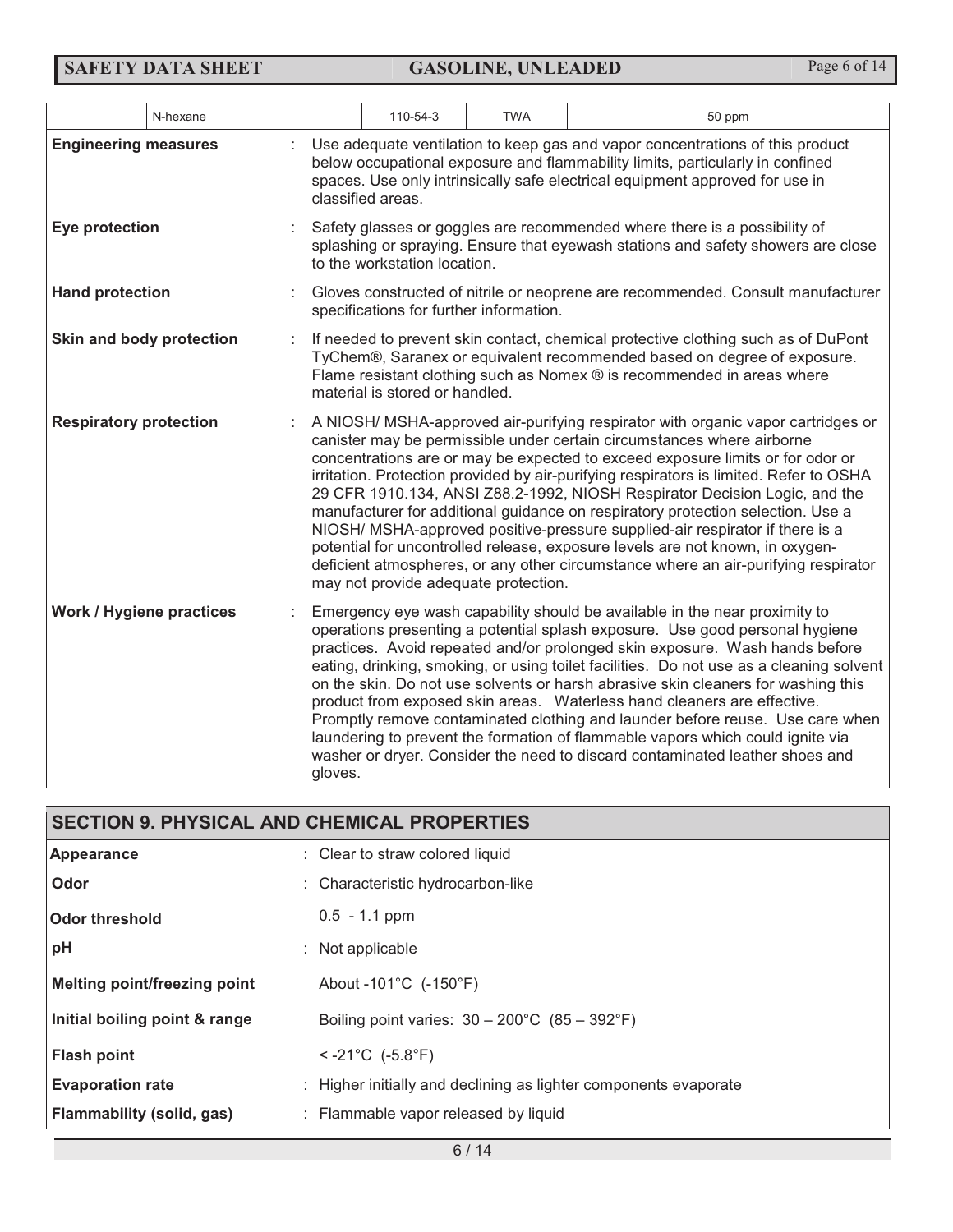**SAFETY DATA SHEET GASOLINE, UNLEADED** Page 7 of 14

| <b>Upper explosive limit</b>                                                                                          | 7.6 %(V)                                                                                                                                                                                                                                                                                                                                                         |
|-----------------------------------------------------------------------------------------------------------------------|------------------------------------------------------------------------------------------------------------------------------------------------------------------------------------------------------------------------------------------------------------------------------------------------------------------------------------------------------------------|
| Lower explosive limit                                                                                                 | 1.3 $\%$ (V)                                                                                                                                                                                                                                                                                                                                                     |
| Vapor pressure                                                                                                        | 345 - 1,034 hPa at 37.8 °C (100.0 °F)                                                                                                                                                                                                                                                                                                                            |
| Vapor density (air $= 1$ )                                                                                            | Approximately 3 to 4                                                                                                                                                                                                                                                                                                                                             |
| Relative density (water $= 1$ )                                                                                       | $0.8$ g/mL                                                                                                                                                                                                                                                                                                                                                       |
| Solubility (in water)                                                                                                 | Negligible                                                                                                                                                                                                                                                                                                                                                       |
| <b>Partition coefficient</b><br>(n-octanol/water)                                                                     | $2 - 7$ as log Pow                                                                                                                                                                                                                                                                                                                                               |
| <b>Auto-ignition temperature</b>                                                                                      | Approximately 250°C (480°F)                                                                                                                                                                                                                                                                                                                                      |
| <b>Decomposition temperature</b>                                                                                      | Will evaporate or boil and possibly ignite before decomposition occurs.                                                                                                                                                                                                                                                                                          |
| <b>Kinematic viscosity</b>                                                                                            | 0.64 to 0.88 mm <sup>2</sup> /s range reported for gasoline                                                                                                                                                                                                                                                                                                      |
| <b>Conductivity</b><br>(conductivity can be reduced<br>by environmental factors such<br>as a decrease in temperature) | : Hydrocarbon liquids without static dissipater additive may have conductivity below<br>1 picoSiemens per meter (pS/m). The highest electro-static ignition risks are<br>associated with "ultra-low conductivities" below 5 pS/m. See Section 7 for<br>sources of information on defining safe loading and handling procedures for low<br>conductivity products. |

| <b>SECTION 10. STABILITY AND REACTIVITY</b>  |  |                                                                                                                                                                                          |  |
|----------------------------------------------|--|------------------------------------------------------------------------------------------------------------------------------------------------------------------------------------------|--|
| <b>Reactivity</b>                            |  | : Vapors may form explosive mixture with air. Hazardous polymerization does not<br>occur.                                                                                                |  |
| <b>Chemical stability</b>                    |  | $\therefore$ Stable under normal conditions.                                                                                                                                             |  |
| <b>Possibility of hazardous</b><br>reactions |  | Can react with strong oxidizing agents, peroxides, alkaline products and strong<br>acids. Contact with nitric and sulfuric acids will form nitrocresols that can<br>decompose violently. |  |
| <b>Conditions to avoid</b>                   |  | : Avoid high temperatures, open flames, sparks, welding, smoking and other<br>ignition sources. Avoid static charge accumulation and discharge (see Section 7).                          |  |
| <b>Hazardous decomposition</b><br>products   |  | : Ignition and burning can release carbon monoxide, carbon dioxide and non-<br>combusted hydrocarbons (smoke).                                                                           |  |

| <b>SECTION 11. TOXICOLOGICAL INFORMATION</b> |                                                                                                                                                                                                                                                                                                                                                                                                                                                                                                               |  |  |
|----------------------------------------------|---------------------------------------------------------------------------------------------------------------------------------------------------------------------------------------------------------------------------------------------------------------------------------------------------------------------------------------------------------------------------------------------------------------------------------------------------------------------------------------------------------------|--|--|
| <b>Skin contact</b>                          | Irritating to skin. Can be partially absorbed through skin.                                                                                                                                                                                                                                                                                                                                                                                                                                                   |  |  |
| Eye contact                                  | Irritating to eyes.                                                                                                                                                                                                                                                                                                                                                                                                                                                                                           |  |  |
| Ingestion                                    | : Aspiration hazard if liquid is inhaled into lungs, particularly from vomiting after<br>ingestion. Aspiration may result in chemical pneumonia, severe lung damage,<br>respiratory failure and even death. Ingestion may cause gastrointestinal<br>disturbances, including irritation, nausea, vomiting and diarrhea, and central nervous<br>(brain) effects similar to alcohol intoxication. In severe cases, tremors, convulsions,<br>loss of consciousness, coma, respiratory arrest and death may occur. |  |  |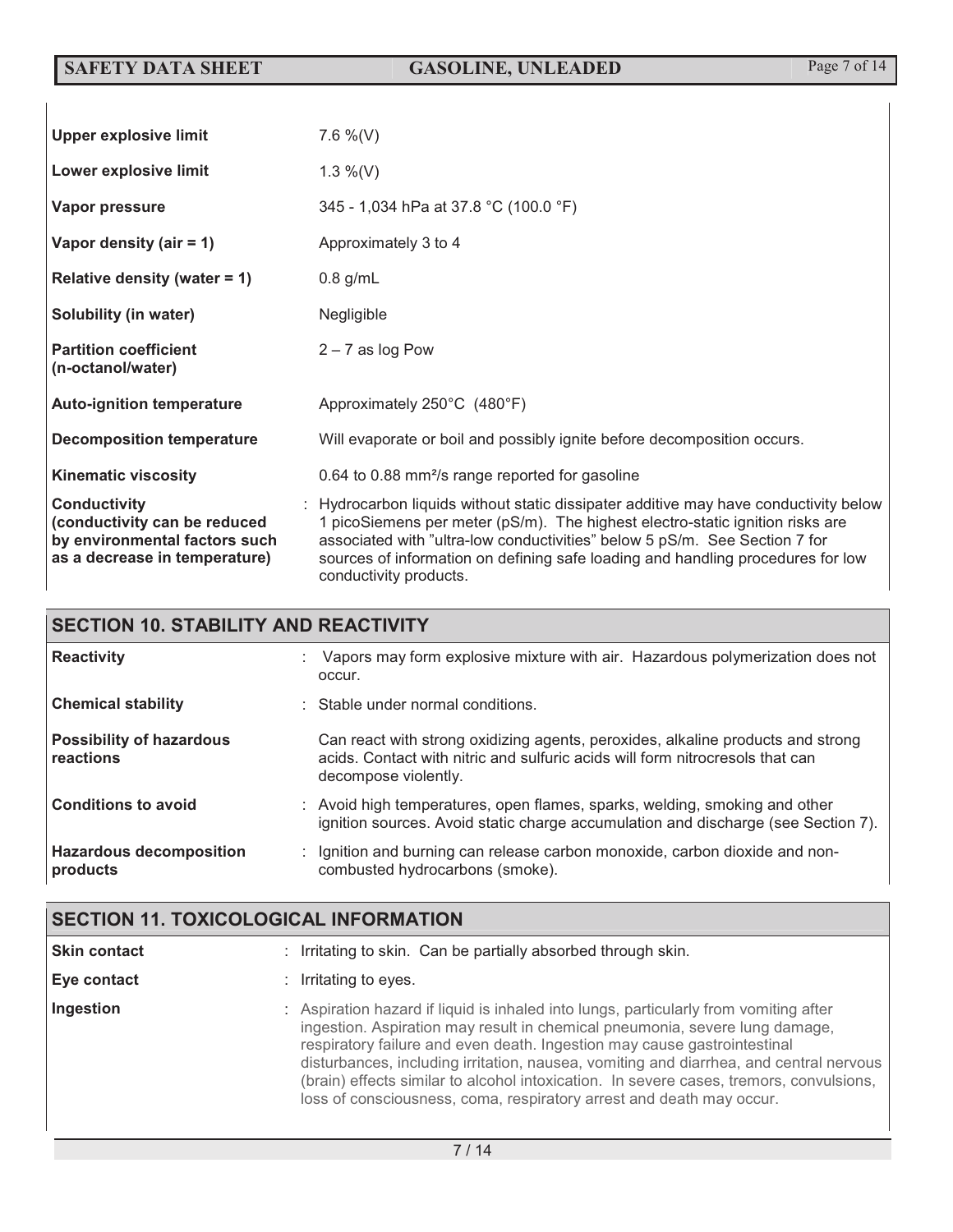## **SAFETY DATA SHEET GASOLINE, UNLEADED** Page 8 of 14

| <b>Inhalation and further</b><br>information | Acute toxicity of benzene results primarily from depression of the central nervous<br>system (CNS). Inhalation of concentrations over 50 ppm can produce headache,<br>lassitude, weariness, dizziness, drowsiness, over excitation. Exposure to very high<br>levels can result in unconsciousness and death. |                                                                                                                                                                                                                                                                                                                                                                                                                                                                                                                                                                                                                                                                                                                                                                                                                                                                                                                                                                                                                                                                                                  |  |  |
|----------------------------------------------|--------------------------------------------------------------------------------------------------------------------------------------------------------------------------------------------------------------------------------------------------------------------------------------------------------------|--------------------------------------------------------------------------------------------------------------------------------------------------------------------------------------------------------------------------------------------------------------------------------------------------------------------------------------------------------------------------------------------------------------------------------------------------------------------------------------------------------------------------------------------------------------------------------------------------------------------------------------------------------------------------------------------------------------------------------------------------------------------------------------------------------------------------------------------------------------------------------------------------------------------------------------------------------------------------------------------------------------------------------------------------------------------------------------------------|--|--|
|                                              | Repeated over-exposure may cause liver and kidney injuries.<br>Components of the product may affect the nervous system.                                                                                                                                                                                      |                                                                                                                                                                                                                                                                                                                                                                                                                                                                                                                                                                                                                                                                                                                                                                                                                                                                                                                                                                                                                                                                                                  |  |  |
|                                              | OSHA and ACGIH.                                                                                                                                                                                                                                                                                              | IARC has determined that gasoline and gasoline exhaust are possibly carcinogenic<br>in humans. Inhalation exposure to completely vaporized unleaded gasoline caused<br>kidney cancers in male rats and liver tumors in female mice. The U.S. EPA has<br>determined that the male kidney tumors are species-specific and are irrelevant for<br>human health risk assessment. The significance of the tumors seen in female mice<br>is not known. Exposure to light hydrocarbons in the same boiling range as this<br>product has been associated in animal studies with effects to the central and<br>peripheral nervous systems, liver, and kidneys. The significance of these animal<br>models to predict similar human response to gasoline is uncertain.<br>This product contains benzene. Human health studies indicate that prolonged<br>and/or repeated overexposure to benzene may cause damage to the blood-forming<br>system (particularly bone marrow), and serious blood disorders such as aplastic<br>anemia and leukemia. Benzene is listed as a human carcinogen by the NTP, IARC, |  |  |
| Component:                                   |                                                                                                                                                                                                                                                                                                              |                                                                                                                                                                                                                                                                                                                                                                                                                                                                                                                                                                                                                                                                                                                                                                                                                                                                                                                                                                                                                                                                                                  |  |  |
| Gasoline, natural; Low boiling point naphtha | 8006-61-9                                                                                                                                                                                                                                                                                                    | Acute oral toxicity: LD50 rat<br>Dose: 18.8 mg/kg                                                                                                                                                                                                                                                                                                                                                                                                                                                                                                                                                                                                                                                                                                                                                                                                                                                                                                                                                                                                                                                |  |  |
|                                              |                                                                                                                                                                                                                                                                                                              | Acute inhalation toxicity: LC50 rat<br>Dose: 20.7 mg/l<br>Exposure time: 4 h                                                                                                                                                                                                                                                                                                                                                                                                                                                                                                                                                                                                                                                                                                                                                                                                                                                                                                                                                                                                                     |  |  |
|                                              |                                                                                                                                                                                                                                                                                                              | Skin irritation: Classification: Irritating to skin.<br>Result: Mild skin irritation                                                                                                                                                                                                                                                                                                                                                                                                                                                                                                                                                                                                                                                                                                                                                                                                                                                                                                                                                                                                             |  |  |
|                                              |                                                                                                                                                                                                                                                                                                              | Eye irritation: Classification: Irritating to eyes.<br>Result: Moderate eye irritation                                                                                                                                                                                                                                                                                                                                                                                                                                                                                                                                                                                                                                                                                                                                                                                                                                                                                                                                                                                                           |  |  |
| <b>Toluene</b>                               | 108-88-3                                                                                                                                                                                                                                                                                                     | Acute oral toxicity: LD50 rat<br>Dose: 636 mg/kg                                                                                                                                                                                                                                                                                                                                                                                                                                                                                                                                                                                                                                                                                                                                                                                                                                                                                                                                                                                                                                                 |  |  |
|                                              |                                                                                                                                                                                                                                                                                                              | Acute dermal toxicity: LD50 rabbit<br>Dose: 12,124 mg/kg                                                                                                                                                                                                                                                                                                                                                                                                                                                                                                                                                                                                                                                                                                                                                                                                                                                                                                                                                                                                                                         |  |  |
|                                              |                                                                                                                                                                                                                                                                                                              | Acute inhalation toxicity: LC50 rat<br>Dose: 49 mg/l<br>Exposure time: 4 h                                                                                                                                                                                                                                                                                                                                                                                                                                                                                                                                                                                                                                                                                                                                                                                                                                                                                                                                                                                                                       |  |  |
|                                              |                                                                                                                                                                                                                                                                                                              | Skin irritation: Classification: Irritating to skin.<br>Result: Mild skin irritation<br>Prolonged skin contact may defat the skin and produce dermatitis.<br>Eye irritation: Classification: Irritating to eyes.<br>Result: Mild eye irritation                                                                                                                                                                                                                                                                                                                                                                                                                                                                                                                                                                                                                                                                                                                                                                                                                                                  |  |  |
| <b>Xylene</b>                                | 1330-20-7                                                                                                                                                                                                                                                                                                    | Acute oral toxicity: LD50 rat<br>Dose: 2,840 mg/kg                                                                                                                                                                                                                                                                                                                                                                                                                                                                                                                                                                                                                                                                                                                                                                                                                                                                                                                                                                                                                                               |  |  |
|                                              |                                                                                                                                                                                                                                                                                                              | Acute dermal toxicity: LD50 rabbit<br>Dose: ca. 4,500 mg/kg                                                                                                                                                                                                                                                                                                                                                                                                                                                                                                                                                                                                                                                                                                                                                                                                                                                                                                                                                                                                                                      |  |  |
|                                              |                                                                                                                                                                                                                                                                                                              | Acute inhalation toxicity: LC50 rat<br>Dose: 6,350 mg/l<br>Exposure time: 4 h                                                                                                                                                                                                                                                                                                                                                                                                                                                                                                                                                                                                                                                                                                                                                                                                                                                                                                                                                                                                                    |  |  |
|                                              |                                                                                                                                                                                                                                                                                                              | Skin irritation: Classification: Irritating to skin.<br>Result: Mild skin irritation                                                                                                                                                                                                                                                                                                                                                                                                                                                                                                                                                                                                                                                                                                                                                                                                                                                                                                                                                                                                             |  |  |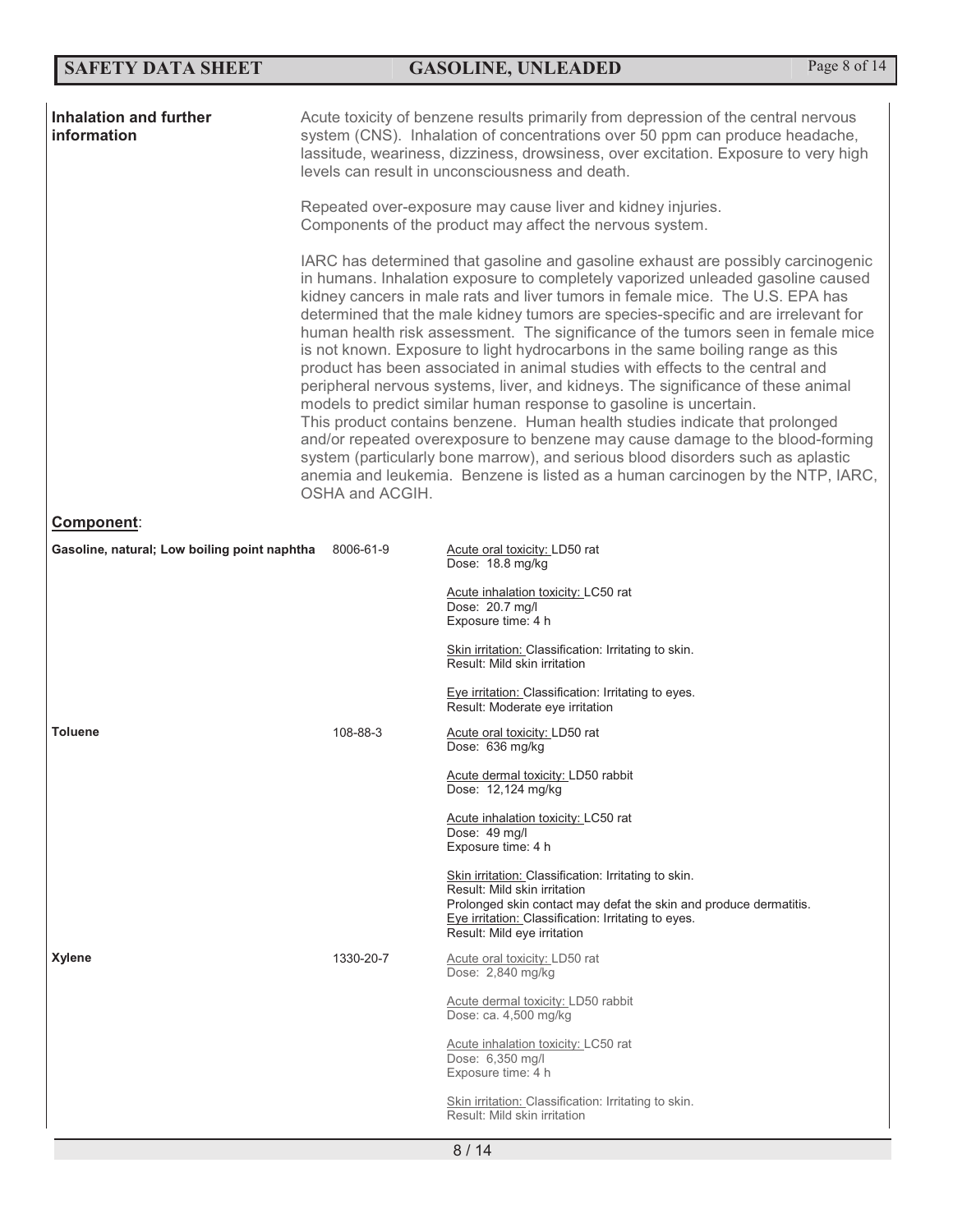| <b>SAFETY DATA SHEET</b>      |               | <b>GASOLINE, UNLEADED</b>                                                                                                                                                                                                                                                                                          | Page 9 of 14 |
|-------------------------------|---------------|--------------------------------------------------------------------------------------------------------------------------------------------------------------------------------------------------------------------------------------------------------------------------------------------------------------------|--------------|
| <b>Ethanol; Ethyl alcohol</b> | 64-17-5       | Repeated or prolonged exposure may cause skin irritation and dermatitis, due<br>to degreasing properties of the product.<br>Eye irritation: Classification: Irritating to eyes.<br>Result: Mild eye irritation<br>Acute oral toxicity: LD50 rat                                                                    |              |
|                               |               | Dose: 6,200 mg/kg                                                                                                                                                                                                                                                                                                  |              |
|                               |               | Acute dermal toxicity: LD50 rabbit<br>Dose: 19,999 mg/kg                                                                                                                                                                                                                                                           |              |
|                               |               | Acute inhalation toxicity: LC50 rat<br>Dose: 8,001 mg/l<br>Exposure time: 4 h                                                                                                                                                                                                                                      |              |
|                               |               | Skin irritation: Classification: Irritating to skin.<br>Result: Mild skin irritation<br>Prolonged skin contact may cause skin irritation and/or dermatitis.<br>Eye irritation: Classification: Irritating to eyes.<br>Result: Mild eye irritation<br>Mild eye irritation                                           |              |
| <b>Naphthalene</b>            | $91 - 20 - 3$ | Acute oral toxicity: LD50 rat<br>Dose: 2,001 mg/kg                                                                                                                                                                                                                                                                 |              |
|                               |               | Acute dermal toxicity: LD50 rat<br>Dose: 2,501 mg/kg                                                                                                                                                                                                                                                               |              |
|                               |               | Acute inhalation toxicity: LC50 rat<br>Dose: 101 mg/l<br>Exposure time: 4 h                                                                                                                                                                                                                                        |              |
|                               |               | Skin irritation: Classification: Irritating to skin.<br>Result: Mild skin irritation                                                                                                                                                                                                                               |              |
|                               |               | Eye irritation: Classification: Irritating to eyes.<br>Result: Mild eye irritation                                                                                                                                                                                                                                 |              |
|                               |               | Carcinogenicity: N11.00422130                                                                                                                                                                                                                                                                                      |              |
| <b>Benzene</b>                | 71-43-2       | Acute oral toxicity: LD50 rat<br>Dose: 930 mg/kg                                                                                                                                                                                                                                                                   |              |
|                               |               | Acute inhalation toxicity: LC50 rat<br>Dose: 44 mg/l<br>Exposure time: 4 h                                                                                                                                                                                                                                         |              |
|                               |               | Skin irritation: Classification: Irritating to skin.<br>Result: Mild skin irritation<br>Repeated or prolonged exposure may cause skin irritation and dermatitis, due<br>to degreasing properties of the product.<br>Eye irritation: Classification: Irritating to eyes.<br>Result: Risk of serious damage to eyes. |              |
| <b>Pentane</b>                | 109-66-0      | Acute oral toxicity: LD50 rat<br>Dose: 2,001 mg/kg                                                                                                                                                                                                                                                                 |              |
|                               |               | Acute inhalation toxicity: LC50 rat<br>Dose: 364 mg/l<br>Exposure time: 4 h                                                                                                                                                                                                                                        |              |
|                               |               | Skin irritation: Repeated or prolonged exposure may cause skin irritation and<br>dermatitis, due to degreasing properties of the product.<br>Eye irritation: Classification: Irritating to eyes.<br>Result: Mild eye irritation                                                                                    |              |
| Cyclohexane                   | 110-82-7      | Acute dermal toxicity: LD50 rabbit<br>Dose: 2,001 mg/kg                                                                                                                                                                                                                                                            |              |
|                               |               | Acute inhalation toxicity: LC50 rat<br>Dose: 14 mg/l<br>Exposure time: 4 h                                                                                                                                                                                                                                         |              |
|                               |               | 9/14                                                                                                                                                                                                                                                                                                               |              |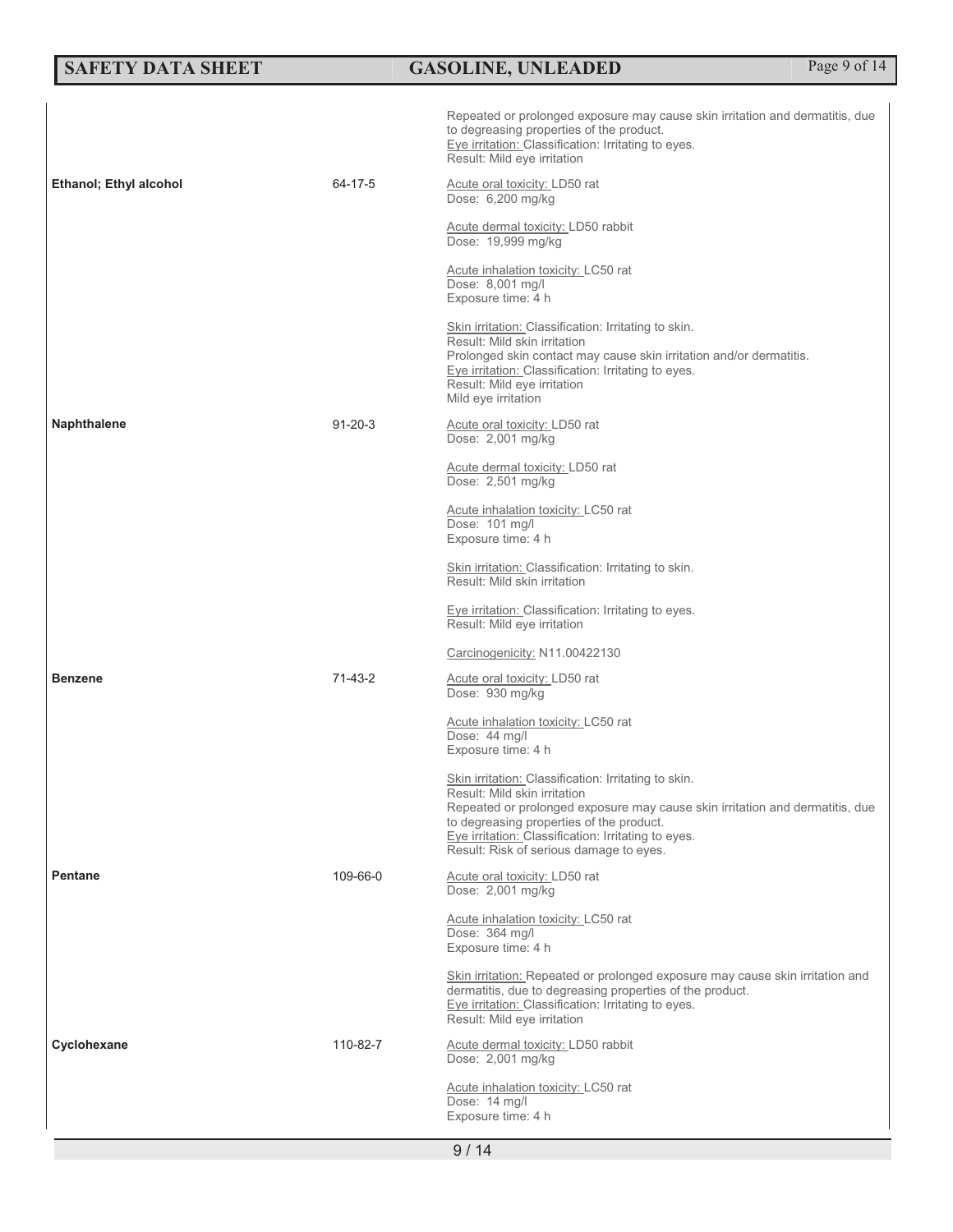## **SAFETY DATA SHEET GASOLINE, UNLEADED** Page 10 of

14

|                       |                              | <u>Skin irritation: Classification: Irritating to skin.</u><br>Result: Skin irritation                                                                                                                                                                                                            |  |
|-----------------------|------------------------------|---------------------------------------------------------------------------------------------------------------------------------------------------------------------------------------------------------------------------------------------------------------------------------------------------|--|
|                       |                              | Eye irritation: Classification: Irritating to eyes.<br>Result: Mild eye irritation                                                                                                                                                                                                                |  |
| <b>Ethylbenzene</b>   | 100-41-4                     | Acute oral toxicity: LD50 rat<br>Dose: 3,500 mg/kg                                                                                                                                                                                                                                                |  |
|                       |                              | Acute dermal toxicity: LD50 rabbit<br>Dose: 15,500 mg/kg                                                                                                                                                                                                                                          |  |
|                       |                              | Acute inhalation toxicity: LC50 rat<br>Dose: 18 mg/l<br>Exposure time: 4 h                                                                                                                                                                                                                        |  |
|                       |                              | Skin irritation: Classification: Irritating to skin.<br>Result: Mild skin irritation                                                                                                                                                                                                              |  |
|                       |                              | Eye irritation: Classification: Irritating to eyes.<br>Result: Risk of serious damage to eyes.                                                                                                                                                                                                    |  |
| Heptane [and isomers] | 142-82-5                     | Acute oral toxicity: LD50 rat<br>Dose: 15,001 mg/kg                                                                                                                                                                                                                                               |  |
|                       |                              | Acute inhalation toxicity: LC50 rat<br>Dose: 103 g/m3<br>Exposure time: 4 h                                                                                                                                                                                                                       |  |
|                       |                              | Skin irritation: Classification: Irritating to skin.<br>Result: Skin irritation<br>Repeated or prolonged exposure may cause skin irritation and dermatitis, due<br>to degreasing properties of the product.<br>Eye irritation: Classification: Irritating to eyes.<br>Result: Mild eye irritation |  |
| N-hexane              | 110-54-3                     | Acute oral toxicity: LD50 rat<br>Dose: 25,000 mg/kg                                                                                                                                                                                                                                               |  |
|                       |                              | Acute dermal toxicity: LD50 rabbit<br>Dose: 2,001 mg/kg                                                                                                                                                                                                                                           |  |
|                       |                              | Acute inhalation toxicity: LC50 rat<br>Dose: 171.6 mg/l<br>Exposure time: 4 h                                                                                                                                                                                                                     |  |
|                       |                              | Skin irritation: Classification: Irritating to skin.<br><b>Result: Skin irritation</b>                                                                                                                                                                                                            |  |
|                       |                              | Eye irritation: Classification: Irritating to eyes.<br>Result: Mild eye irritation                                                                                                                                                                                                                |  |
|                       |                              | Teratogenicity: N11.00418960                                                                                                                                                                                                                                                                      |  |
| Carcinogenicity       |                              |                                                                                                                                                                                                                                                                                                   |  |
| <b>NTP</b>            | i.<br>Naphthalene<br>Benzene | (CAS-No.: 91-20-3)<br>(CAS-No.: 71-43-2)                                                                                                                                                                                                                                                          |  |
| <b>IARC</b>           | ÷.<br>Benzene                | Gasoline, natural; Low boiling point naphtha<br>(CAS-No.: 8006-61-9)<br>Naphthalene (CAS-No.: 91-20-3)<br>(CAS-No.: 71-43-2)<br>Ethylbenzene (CAS-No.: 100-41-4)                                                                                                                                  |  |
| <b>OSHA</b>           | Benzene<br>÷.                | (CAS-No.: 71-43-2)                                                                                                                                                                                                                                                                                |  |
| <b>CA Prop 65</b>     | İ.<br>Toluene                | WARNING! This product contains a chemical known to the State of<br>California to cause birth defects or other reproductive harm.<br>(CAS-No.: 108-88-3)                                                                                                                                           |  |
| 10/14                 |                              |                                                                                                                                                                                                                                                                                                   |  |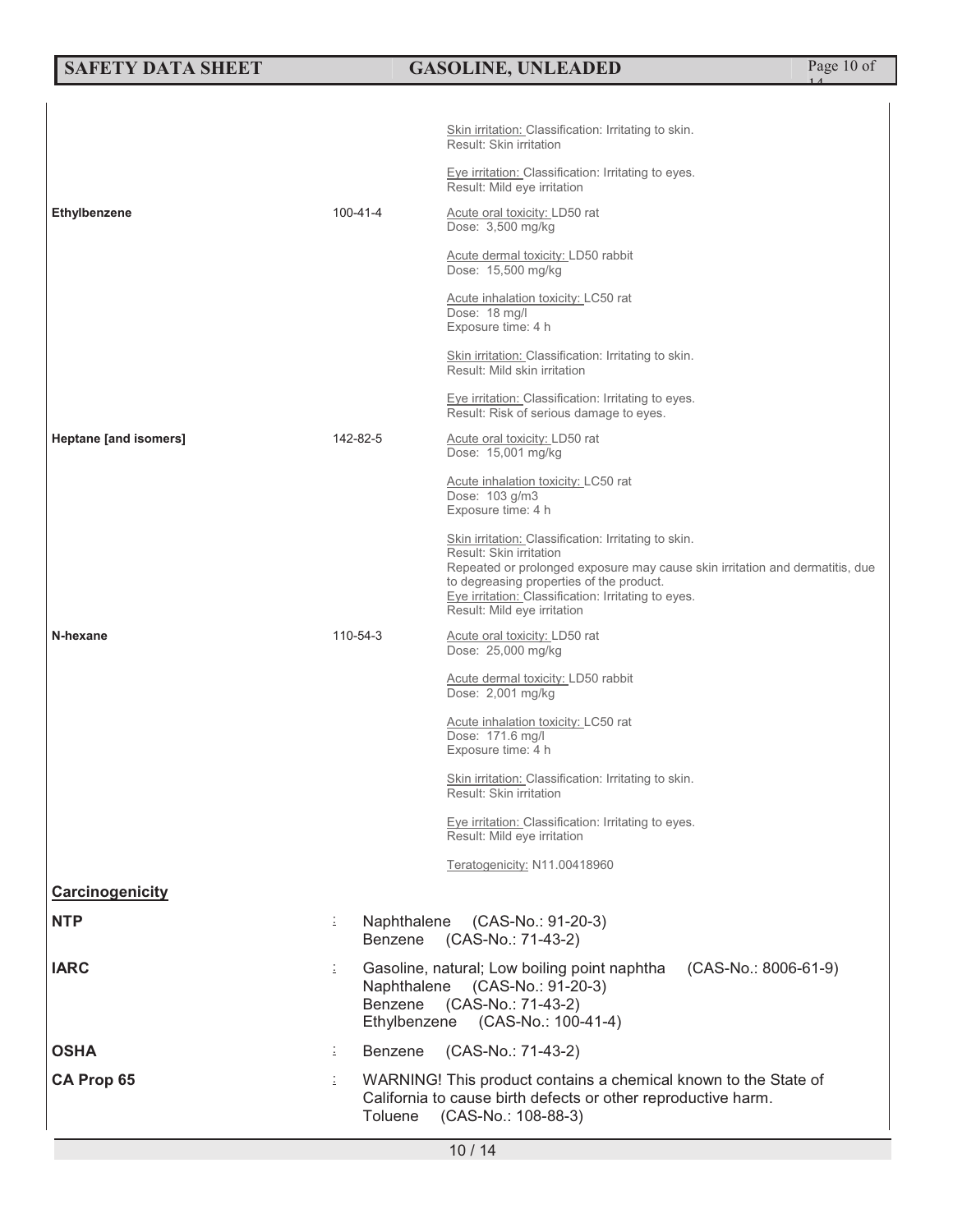## **SAFETY DATA SHEET GASOLINE, UNLEADED Page 11 of**

14

Benzene (CAS-No.: 71-43-2)

## **SECTION 12. ECOLOGICAL INFORMATION**

| <b>Additional ecological</b><br>information | Keep out of sewers, drainage areas, and waterways. Report spills and releases, as<br>applicable, under Federal and State regulations. |                                                                                                                                                                                                                                                                                                                                                                                 |  |
|---------------------------------------------|---------------------------------------------------------------------------------------------------------------------------------------|---------------------------------------------------------------------------------------------------------------------------------------------------------------------------------------------------------------------------------------------------------------------------------------------------------------------------------------------------------------------------------|--|
| Component:                                  |                                                                                                                                       |                                                                                                                                                                                                                                                                                                                                                                                 |  |
| <b>Toluene</b>                              | 108-88-3                                                                                                                              | Toxicity to fish:<br><b>LC50</b><br>Species: Carassius auratus (goldfish)<br>Dose: 13 mg/l<br>Exposure time: 96 h<br>Acute and prolonged toxicity for aquatic invertebrates:<br><b>EC50</b><br>Species: Daphnia magna (Water flea)<br>Dose: 11.5 mg/l<br>Exposure time: 48 h<br>Toxicity to algae:<br>IC50<br>Species: Selenastrum capricornutum (green algae)<br>Dose: 12 mg/l |  |
| <b>Ethanol</b> ; Ethyl alcohol              | 64-17-5                                                                                                                               | Exposure time: 72 h<br>Toxicity to fish:<br>LC50<br>Species: Leuciscus idus (Golden orfe)<br>Dose: 8,140 mg/l<br>Exposure time: 48 h<br>Acute and prolonged toxicity for aquatic invertebrates:<br>EC50<br>Species: Daphnia magna (Water flea)<br>Dose: 9,268 - 14,221 mg/l<br>Exposure time: 48 h                                                                              |  |
| Isopentane; 2-Methylbutane                  | 78-78-4                                                                                                                               | Toxicity to fish:<br>LC50<br>Species: Oncorhynchus mykiss (rainbow trout)<br>Dose: 3.1 mg/l<br>Exposure time: 96 h<br>Acute and prolonged toxicity for aquatic invertebrates:<br>EC50<br>Species: Daphnia magna (Water flea)<br>Dose: 2.3 mg/l<br>Exposure time: 96 h                                                                                                           |  |
| <b>Naphthalene</b>                          | $91 - 20 - 3$                                                                                                                         | <u>Toxicity to algae:</u><br><b>EC50</b><br>Species:<br>Dose: 33 mg/l<br>Exposure time: 24 h                                                                                                                                                                                                                                                                                    |  |
| <b>Pentane</b>                              | 109-66-0                                                                                                                              | Acute and prolonged toxicity for aquatic invertebrates:<br><b>EC50</b><br>Species: Daphnia magna (Water flea)<br>Dose: 9.74 mg/l<br>Exposure time: 48 h                                                                                                                                                                                                                         |  |
| Cyclohexane                                 | 110-82-7                                                                                                                              | Acute and prolonged toxicity for aquatic invertebrates:<br><b>EC50</b><br>Species: Daphnia magna (Water flea)<br>Dose: 3.78 mg/l<br>Exposure time: 48 h                                                                                                                                                                                                                         |  |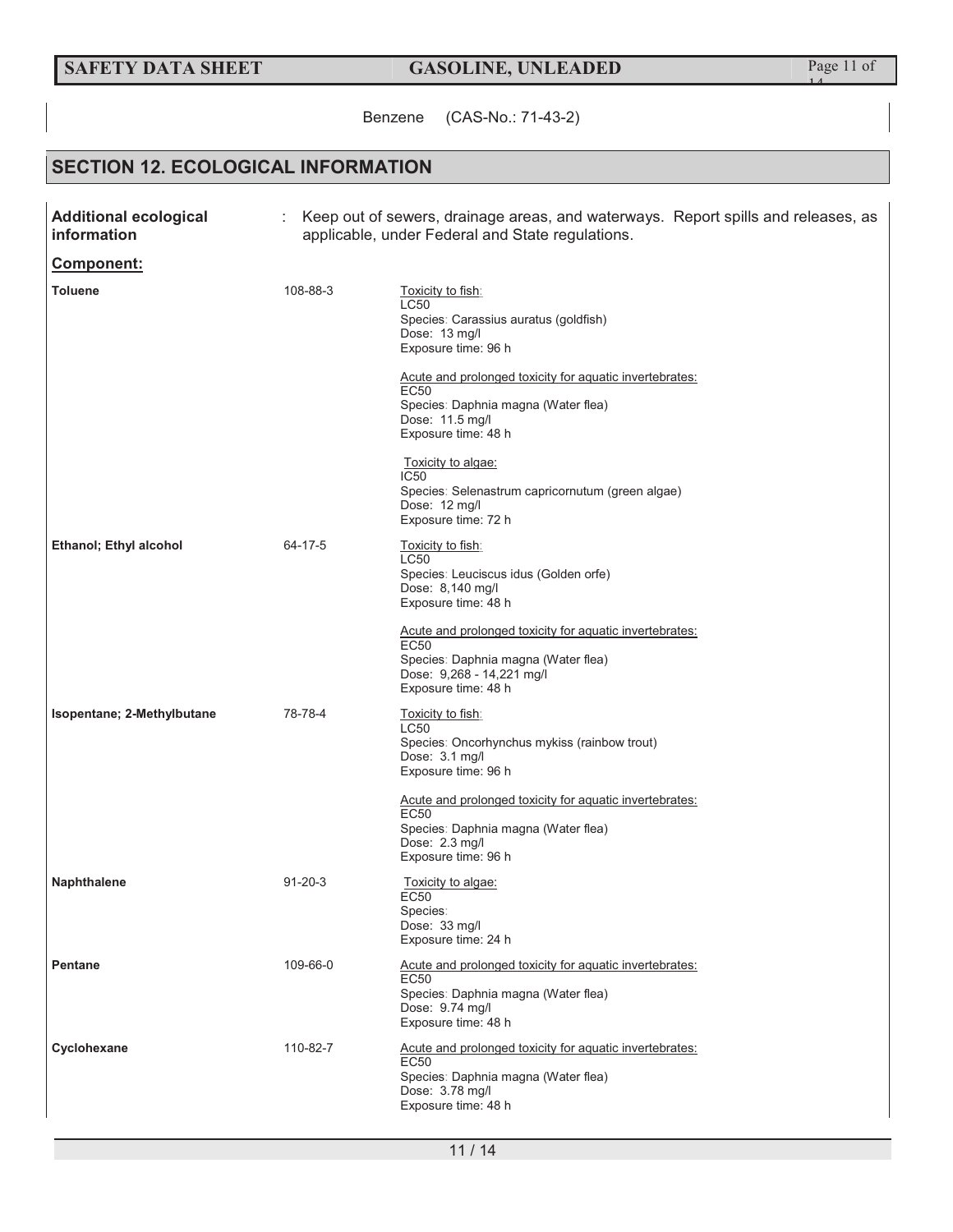| <b>SAFETY DATA SHEET</b> | <b>GASOLINE, UNLEADED</b> | Page 12 of |
|--------------------------|---------------------------|------------|
|                          |                           |            |

| Heptane [and isomers] | 142-82-5 | Toxicity to fish:<br>LC50<br>Species: Carassius auratus (goldfish)<br>Dose: 4 mg/l<br>Exposure time: 24 h<br>Acute and prolonged toxicity for aquatic invertebrates:<br>EC <sub>50</sub><br>Species: Daphnia magna (Water flea)<br>Dose: 1.5 mg/l<br>Exposure time: 48 h      |
|-----------------------|----------|-------------------------------------------------------------------------------------------------------------------------------------------------------------------------------------------------------------------------------------------------------------------------------|
| N-hexane              | 110-54-3 | Toxicity to fish:<br><b>LC50</b><br>Species: Pimephales promelas (fathead minnow)<br>Dose: 2.5 mg/l<br>Exposure time: 96 h<br>Acute and prolonged toxicity for aquatic invertebrates:<br>EC50<br>Species: Daphnia magna (Water flea)<br>Dose: 2.1 mg/l<br>Exposure time: 48 h |

## **SECTION 13. DISPOSAL CONSIDERATIONS**

**Disposal Dispose of container and unused contents in accordance with federal, state and** local requirements.

### **SECTION 14. TRANSPORT INFORMATION CFR** Proper shipping name : Petrol UN-No. : 1203 Class : 3 Packing group : II **TDG**  Proper shipping name : Gasoline<br>UN-No. : UN1203 : UN1203 Class : 3 Packing group : II **IATA Cargo Transport**  UN UN-No. : UN1203 Description of the goods : Gasoline Class : 3 Packaging group : II ICAO-Labels : 3 Packing instruction (cargo aircraft) : 364 Packing instruction (cargo aircraft) : Y341 **IATA Passenger Transport**  UN UN-No. : UN1203 Description of the goods : Gasoline Class : 3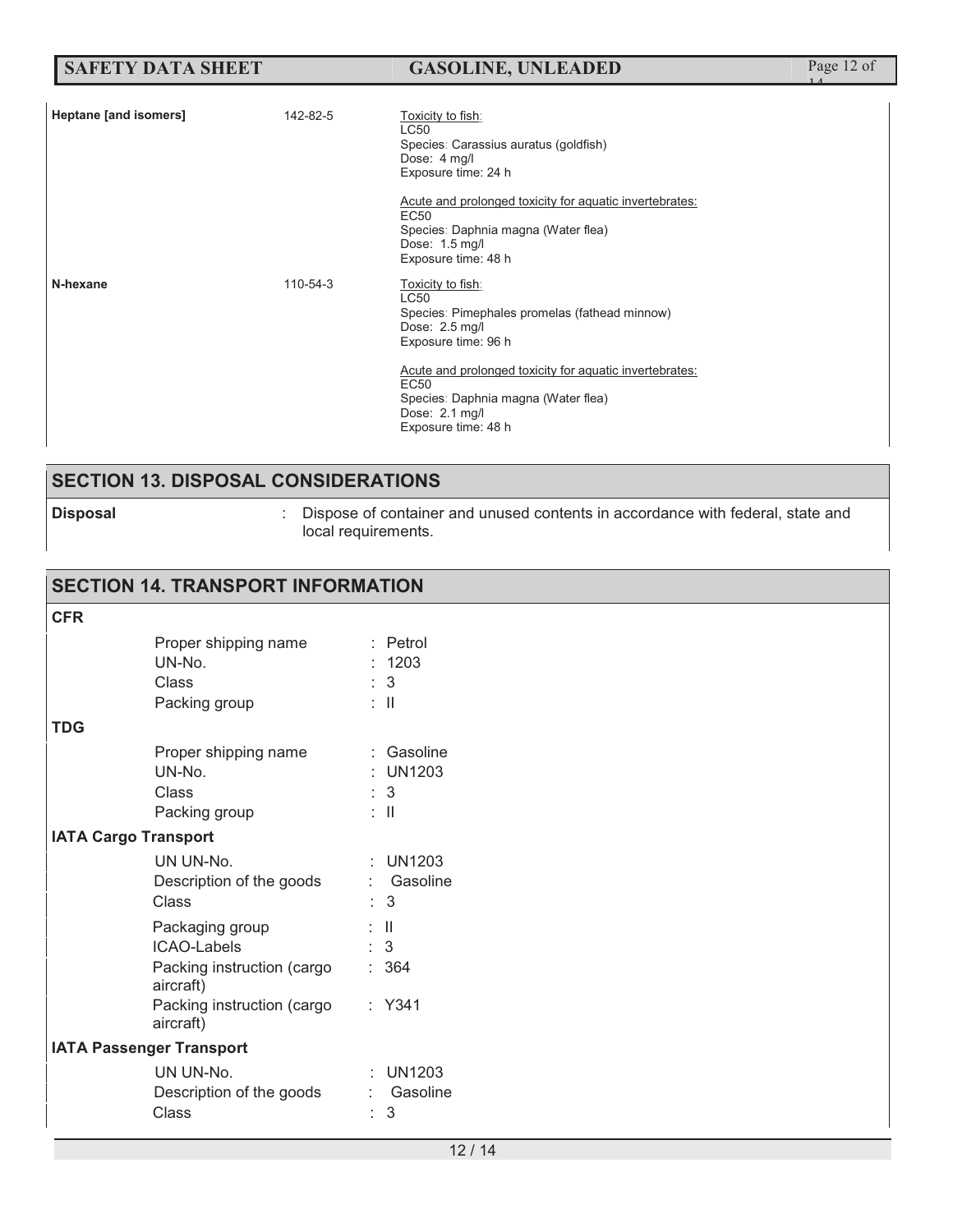## **SAFETY DATA SHEET GASOLINE, UNLEADED** Page 13 of

14

|                  | Packaging group<br><b>ICAO-Labels</b><br>Packing instruction<br>(passenger aircraft) | : II<br>: 3<br>: 353 |  |
|------------------|--------------------------------------------------------------------------------------|----------------------|--|
|                  | Packing instruction<br>(passenger aircraft)                                          | $:$ Y341             |  |
| <b>IMDG-Code</b> |                                                                                      |                      |  |
|                  | UN-No.                                                                               | $:$ UN 1203          |  |
|                  | Description of the goods                                                             | Gasoline<br>÷.       |  |
|                  | Class                                                                                | $\colon$ 3           |  |
|                  | Packaging group                                                                      | : II                 |  |
|                  | <b>IMDG-Labels</b>                                                                   | $\colon$ 3           |  |
|                  | EmS Number                                                                           | $:$ F-E S-E          |  |
|                  | Marine pollutant                                                                     | : No                 |  |

### **SECTION 15. REGULATORY INFORMATION**

| <b>OSHA Hazards</b>  | : Flammable liquid<br>Highly toxic by ingestion<br>Moderate skin irritant<br>Severe eye irritant<br>Carcinogen                                                                                                                                                                                                                                                                                                                                                                                                                                                                                             |                                                |  |
|----------------------|------------------------------------------------------------------------------------------------------------------------------------------------------------------------------------------------------------------------------------------------------------------------------------------------------------------------------------------------------------------------------------------------------------------------------------------------------------------------------------------------------------------------------------------------------------------------------------------------------------|------------------------------------------------|--|
| <b>TSCA Status</b>   | On TSCA Inventory                                                                                                                                                                                                                                                                                                                                                                                                                                                                                                                                                                                          |                                                |  |
| <b>DSL Status</b>    |                                                                                                                                                                                                                                                                                                                                                                                                                                                                                                                                                                                                            | . All components are on the Canadian DSL list. |  |
| SARA 311/312 Hazards | $:$ Fire Hazard<br>Acute Health Hazard<br>Chronic Health Hazard<br><b>CERCLA SECTION 103 and SARA SECTION 304 (RELEASE TO THE ENVIROMENT)</b><br>The CERCLA definition of hazardous substances contains a "petroleum exclusion" clause which<br>exempts crude oil. Fractions of crude oil, and products (both finished and intermediate) from the crude<br>oil refining process and any indigenous components of such from the CERCLA Section 103 reporting<br>requirements. However, other federal reporting requirements, including SARA Section 304, as well as<br>the Clean Water Act may still apply. |                                                |  |
|                      |                                                                                                                                                                                                                                                                                                                                                                                                                                                                                                                                                                                                            |                                                |  |
| California Prop. 65  | : WARNING! This product contains a chemical known to the State of California to<br>cause birth defects or other reproductive harm.                                                                                                                                                                                                                                                                                                                                                                                                                                                                         |                                                |  |
|                      | Toluene                                                                                                                                                                                                                                                                                                                                                                                                                                                                                                                                                                                                    | 108-88-3                                       |  |
|                      | Benzene                                                                                                                                                                                                                                                                                                                                                                                                                                                                                                                                                                                                    | $71-43-2$                                      |  |
|                      |                                                                                                                                                                                                                                                                                                                                                                                                                                                                                                                                                                                                            |                                                |  |

## **SECTION 16. OTHER INFORMATION**

#### Further information

The information provided in this Safety Data Sheet is correct to the best of our knowledge, information and belief at the date of its publication. The information given is designed only as guidance for safe handling, use, processing, storage, transportation, disposal and release and is not to be considered a warranty or quality specification. The information relates only to the specific material designated and may not be valid for such material used in combination with any other materials or in any process, unless specified in the text.